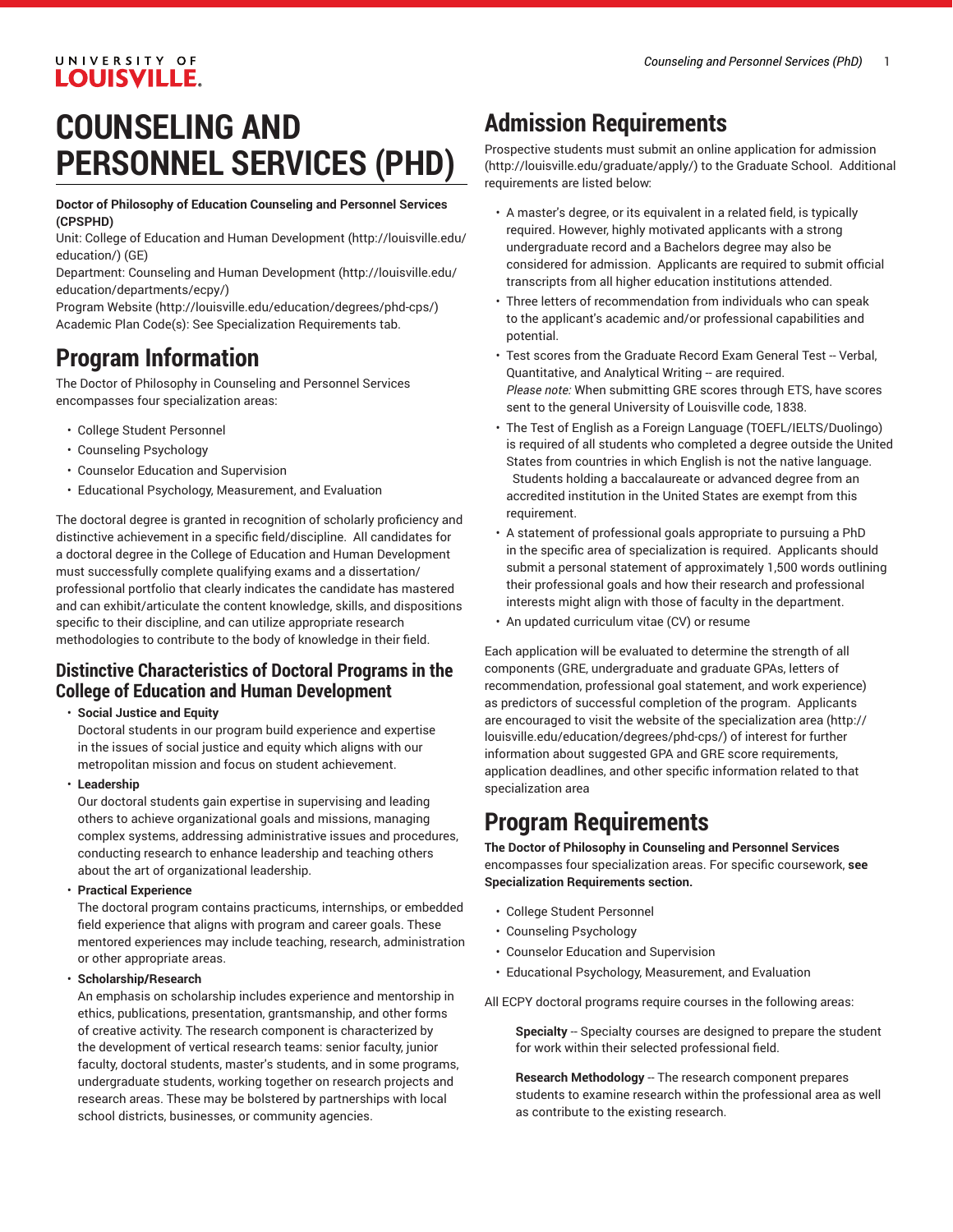#### UNIVERSITY OF **LOUISVILLE.**

**Electives** -- Elective courses are selected in concert with advisor and program committee with consideration to the student's background, interests, and professional goals.

Each doctoral program will have additional requirements related to their program of study.

All candidates for a doctoral degree must successfully complete qualifying exams and a dissertation/professional portfolio that clearly indicates the candidate has mastered and can exhibit/articulate the content knowledge, skills and dispositions specific to their discipline, and can utilize appropriate research methodologies to contribute to the body of knowledge in their field.

### **Specialization Requirements**

#### **Specialization in Counselor Education and Supervision**

Academic Plan Code(s): CPS\_PHDCES

**Master's Degree prerequisite + 60 credit hours minimum:** The Student and Committee must develop courses, programs and experiences that clearly identify and address the specific themes of Leadership, Scholarship, Social Justice and Equity. These areas of emphasis must have descriptive competencies that the student should attain and the Committee can assess.

| Code                                                                                                                              | <b>Title</b>                                                                                           | <b>Hours</b> |  |
|-----------------------------------------------------------------------------------------------------------------------------------|--------------------------------------------------------------------------------------------------------|--------------|--|
| Specialty Components <sup>1</sup><br>33                                                                                           |                                                                                                        |              |  |
| Generally includes:                                                                                                               |                                                                                                        |              |  |
| <b>ECPY 755</b>                                                                                                                   | <b>Counselor Supervision</b>                                                                           |              |  |
| <b>ECPY 793</b>                                                                                                                   | Doctoral Seminar in Educational and Counseling<br>Psychology (Advanced Counseling and<br>Consultation) |              |  |
| <b>ECPY 722</b>                                                                                                                   | Advanced Theories of Counseling and<br>Psychotherapy                                                   |              |  |
| <b>ECPY 731</b>                                                                                                                   | <b>Counselor Education Seminar: Teaching and Ethics</b><br>in Counselor Education                      |              |  |
| <b>ECPY 780</b>                                                                                                                   | Advanced Practicum in Counseling                                                                       |              |  |
| <b>FCPY 782</b>                                                                                                                   | Doctoral Internship                                                                                    |              |  |
| <b>Specialty Electives</b>                                                                                                        |                                                                                                        |              |  |
| <b>Research Methodology<sup>2</sup></b>                                                                                           |                                                                                                        | 27           |  |
| LEAD 601                                                                                                                          | Applied Statistics (or equivalent required)                                                            |              |  |
| LEAD 701                                                                                                                          | <b>Intermediate Applied Statistics</b>                                                                 |              |  |
| <b>I FAD 703</b>                                                                                                                  | Multivariate Educational Statistics                                                                    |              |  |
| Research Electives (e.g., Field Survey Research, additional<br>qualitative methodologies and /or quantitative methodologies) $^3$ |                                                                                                        |              |  |
| Dissertation/Portfolio Research (12 credit hours)                                                                                 |                                                                                                        |              |  |
| <b>Minimum Total Hours</b>                                                                                                        |                                                                                                        |              |  |
|                                                                                                                                   | 00 and distances and pictor compared and and one of the Flashings                                      |              |  |

- 33 credit hours minimum, Required Courses and Specialty Electives selected with Program Committee approval.
- 2 27 credit hours minimum, selected with Program Committee approval
- 3 Selected with Program Committee approval within program guidelines/framework. LEAD 600 may not be used for this requireme nt.

#### **Specialization in Counseling Psychology**

Academic Plan Code(s): CPS\_PHDCPS

The Student and Committee must develop courses, programs and experiences that clearly identify and address the specific themes of Leadership, Scholarship, Social Justice and Equity. These areas of emphasis must have descriptive competencies that the student should attain and the Committee can assess.

| Code                                        | Title                                                                                                                         | <b>Hours</b> |  |
|---------------------------------------------|-------------------------------------------------------------------------------------------------------------------------------|--------------|--|
| <b>Specialty Components</b><br>60           |                                                                                                                               |              |  |
| Counseling Core (12 credit hours)           |                                                                                                                               |              |  |
| Foundations (18 Credit hours)               |                                                                                                                               |              |  |
| Clinical Field Experience (30 credit hours) |                                                                                                                               |              |  |
| <b>Research Methodology</b>                 |                                                                                                                               | 27           |  |
| LEAD <sub>701</sub>                         | Intermediate Applied Statistics (or equivalent)                                                                               |              |  |
| LEAD 702                                    | Applied Multiple Regression (or equivalent)                                                                                   |              |  |
| LEAD <sub>703</sub>                         | Multivariate Educational Statistics (or equivalent)                                                                           |              |  |
| <b>ECPY 540</b>                             | Evaluation and Measurement in Education (or<br>equivalent)                                                                    |              |  |
| <b>ECPY 793</b>                             | Doctoral Seminar in Educational and Counseling<br>Psychology (Advanced Psychotherapy Research<br>and Practice, or equivalent) |              |  |
| <b>ECPY 789</b>                             | Advanced Research Design (or equivalent)                                                                                      |              |  |
| <b>ECPY 700</b>                             | Supervised Research in Educational and<br><b>Counseling Psychology</b>                                                        |              |  |
| Dissertation Research                       |                                                                                                                               |              |  |
| <b>Elective Component</b>                   |                                                                                                                               | 21           |  |
| <b>Counseling Psychology Specialty</b>      |                                                                                                                               |              |  |
| <b>Minimum Total Hours</b>                  |                                                                                                                               |              |  |

- Specific coursework selected with Program Committee approval within program guidelines and framework.
- Or the following offerings of ECPY 793: Structural Equation Modeling; Multilevel Modeling; or Meta-analysis and Systemic Review (or equivalents).

#### **Specialization in College Student Personnel**

Academic Plan Code(s): CPS\_PHDSTP

The Student and Committee must develop courses, programs, and experiences that clearly identify and address the specific themes of Leadership, Scholarship, Social Justice and Equity. These areas of emphasis must have descriptive competencies that the student should attain and the Committee can assess.

| Code                        | Title                                                        | <b>Hours</b> |
|-----------------------------|--------------------------------------------------------------|--------------|
| <b>Specialty Components</b> |                                                              | 39           |
|                             | Selected with Program Committee approval                     |              |
| <b>ECPY 660</b>             | Introduction to Student Personnel Work                       |              |
| <b>ECPY 662</b>             | Student Affairs Programs, Policies, and Practices            |              |
| <b>FCPY 664</b>             | College Student Sub-Cultures                                 |              |
| <b>FCPY 761</b>             | Program Development & Evaluation in Student<br>Affairs       |              |
| <b>ECPY 793</b>             | Doctoral Seminar in Educational and Counseling<br>Psychology |              |